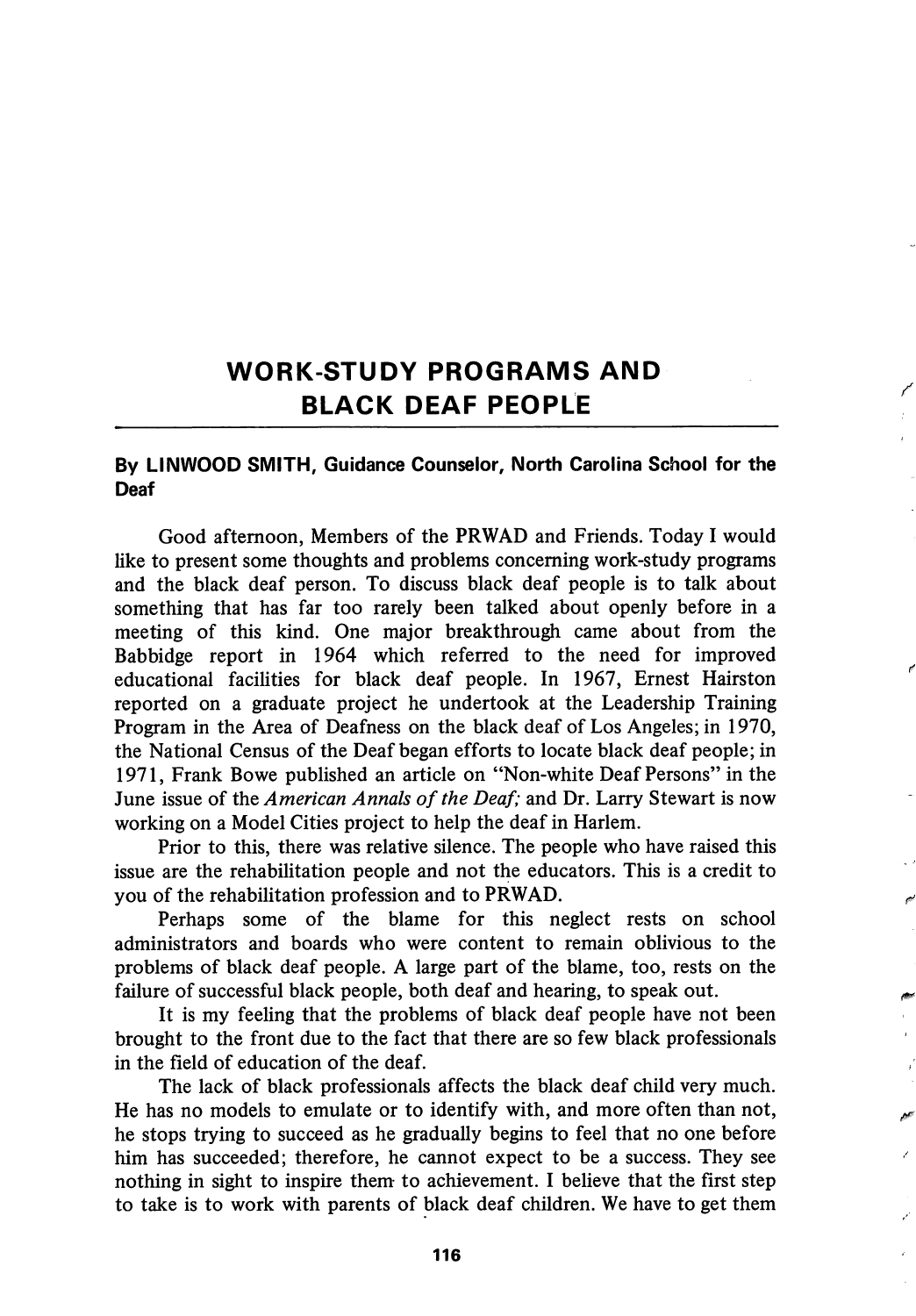involved. I feel that this area is one where we as black deaf professionals who have been through the mill can tell it like it is.

The majority of black deaf children are far behind the progress made by their white counterparts. They are without ambition because they have been deprived of opportunity. In my study of the black deaf in Watts, I found that very few of them completed the eighth grade and that when it comes to the matter of finding a job, they are at a distinct disadvantage.

The Lunde-Bigman national survey (1959) with 344 non-white deaf subjects showed that 2.4 percent of the males and none of the females reported attending any college. In Schein's study (1968) of the deaf community of Washington, D.C., he found that 41 percent of the white deaf males and 34 percent of the white deaf females had attended college as compared to 9 percent of the non-white deaf males and 5 percent of the non-white deaf females. (See Table I)

|                   | Lunde-Bigman Study, 1959 | Schein Study, 1968 |
|-------------------|--------------------------|--------------------|
| <b>White Deaf</b> |                          |                    |
| Male              | 9.5                      | 41                 |
| Female            | 10.1                     | 34                 |
| Non-white deaf    |                          |                    |
| Male              | 2.4                      | 9                  |
| Female            | 0.0                      | 5                  |

Table 1 Percentage of white and non-white deaf persons reporting any college attendance

In 1968, Alan B. Crammatte made a nation-wide effort to uncover black deaf professionals, but found none. The median earnings of white and non-white deaf persons as reported by the Lunde-Bigman study (1959) and the Schein study (1968) are shown in Table 2.

| Table 2<br>Median earnings: White and non-white deaf persons |                          |                    |
|--------------------------------------------------------------|--------------------------|--------------------|
|                                                              | Lunde-Bigman Study, 1959 | Schein Study, 1968 |
| <b>White Deaf</b>                                            |                          |                    |
| Male                                                         | \$3000-3999              | \$6473             |
| Female                                                       | 2000-2999                | 3542               |
| Non-white Deaf                                               |                          |                    |
| Male                                                         | \$2000-2999              | \$2611             |
| Female                                                       | 1000-1999                | 990                |

These statements may sound too sweeping, too distressing, but they serve to illustrate that the problems of the black deaf are such that they deserve immediate attention.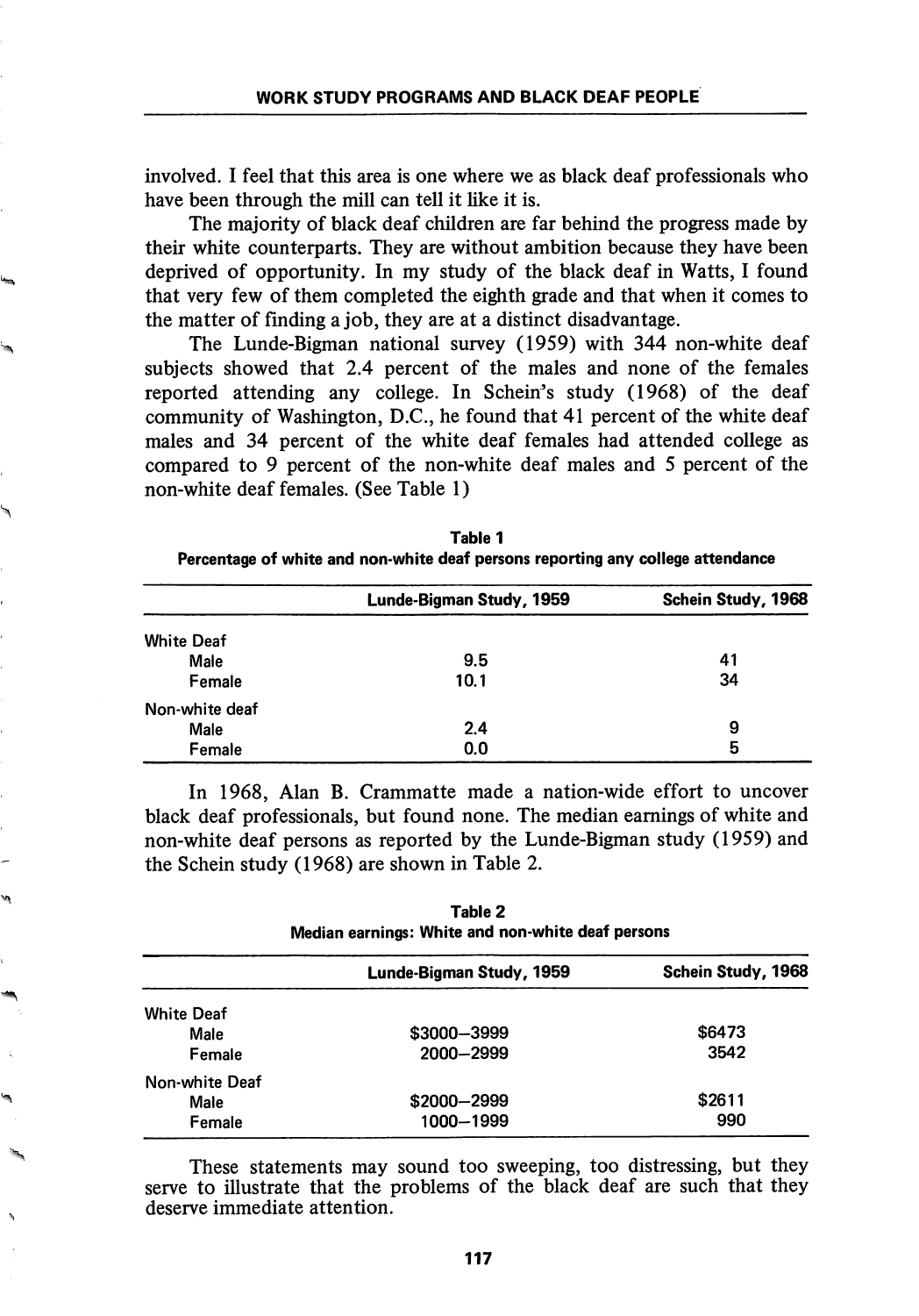I think most of the answers we are searching for can be obtained under our present school structure with a few adjustments.

At the North Carolina School for the Deaf we have an on-the-job training program for students in the twelfth grade. We have students placed in upholstry and dry cleaning establishments and in some department stores. At the moment, this is only for those who are doing well academically, with a few exceptions. Other schools may have close to the same thing. I believe on-the-job training should be made available to those in the lower half of the class which is where most black deaf children are.

Two advantages of on-the-job training come immediately to mind. First, it helps acquaint students with the world of work and exposes them to new and different situations outside of the protective environment of the residential setting. This exposure helps the student set realistic goals and also serves as reinforcement where improving school work is concerned. In addition, it helps in minimizing the apparent frustration many deaf students tend to feel towards their slow and sometimes unrewarding progression through school to the ultimate goal of gainful employment.

Second, on-the-job training helps expose employers to the student, his ability, and the problems of deafness. Frequently, this paves the way for employment opportunities for additional deaf people.

What can the schools and vocational rehabilitation do? How can they work together? First, I am proposing consolidation of schools in those states which still have separate facilities, one of which is mainly white, the other mainly black. This would bring black and white students under one roof and could help facilitate better education for all deaf people. Although other problems might arise, both groups could benefit from such exposure.

Second, there should be recruitment and training of more black teachers and professionals in the fields of education and vocational rehabilitation.

Third, work evaluation programs should be implemented. Too often we do not know what deaf people can do. Sadly, the black deaf person often does not know what he can do either. Evaluation programs might give us some surprising answers.

Fourth, vocational rehabilitation might establish summer programs for evaluation and training of the adult deaf on a state-wide basis.

I challenge you to develop a genuine interest in your clients, regardless of whether they are Black, Puerto Rican, Indian, Chicano or whatever. Communicate. Learn how they think, what they think, how they feel, and help them to obtain training and employment that will give them a sense of self-respect, confidence, and pride. You know and I know that not everyone can make it, but your job is to rehabilitate, and "if you don't do it  $-$  it won't get done."

Thank you.